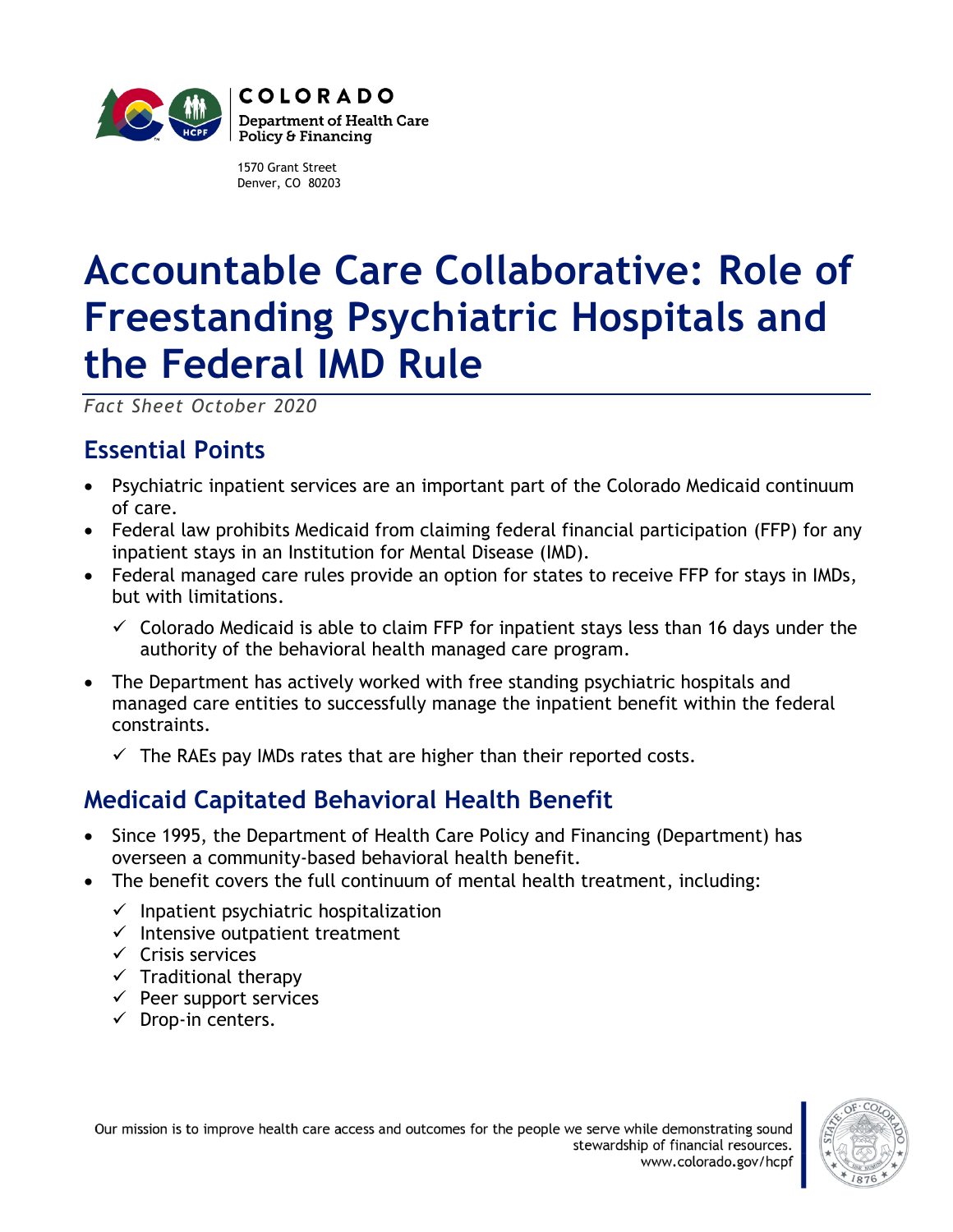- One goal is to treat mental health and substance use disorders in the least restrictive environment.
- Behavioral health services are administered by a managed care entity called a Regional Accountable Entity (RAE).
	- $\checkmark$  RAEs receive a monthly capitation payment for each enrolled member
	- $\checkmark$  RAEs are at financial risk for providing all contracted services within their overall capitated budget.
	- $\checkmark$  RAEs contract with and reimburse providers for delivering services.

# **Federal IMD Rule**

- An Institution for Mental Diseases (IMD) is a facility with more than 16 beds that is primarily engaged in providing diagnosis, treatment, or care for persons with mental health or substance use diagnoses.
- Freestanding psychiatric hospitals meet the definition of an IMD.
- Since the federal Medicaid program began in 1965, state Medicaid programs cannot receive FFP for members while they are in residence at an IMD.
- In response to State Medicaid program complaints about the IMD exclusion being a significant barrier to care, the federal government has taken the following steps:
	- $\checkmark$  2015 Substance Use Disorder 1115 demonstration waiver opportunity
	- $\checkmark$  2016 Medicaid and Children's Health Insurance Program Managed Care Final Rule
	- $\checkmark$  2018 State Plan Amendment option to cover substance use disorder treatment in IMD
	- $\checkmark$  2018 21<sup>st</sup> Century Cures Act Serious Mental Illness demonstration waiver opportunity

#### **Colorado Behavioral Health Managed Care and 2016 Managed Care Final Rule**

- Since 1995, Colorado has operated a mental health capitation and managed care program under a 1915(b) waiver from the federal government.
- Colorado's waiver has always included the authority to continue receiving FFP for members receiving mental health services at private freestanding psychiatric hospitals as an "in lieu of" service if the member is enrolled with a managed care entity.
- The 2016 Managed Care Final Rule:
	- $\checkmark$  States with capitated managed care programs can receive FFP for members receiving IMD services for no more than 15 days within a capitation month  $(42 \text{ CFR } 438.6(e))$ .
	- $\checkmark$  IMD services must meet the definition and conditions of an "in lieu of" service.
	- $\checkmark$  When a member is in an IMD more than 15 days within the capitation month, states are required to recover all Medicaid payments made for the member for all IMD inpatient days during that month. This includes:
		- $\checkmark$  fee-for-service claims payments
		- $\checkmark$  capitation or per-member per-month payments